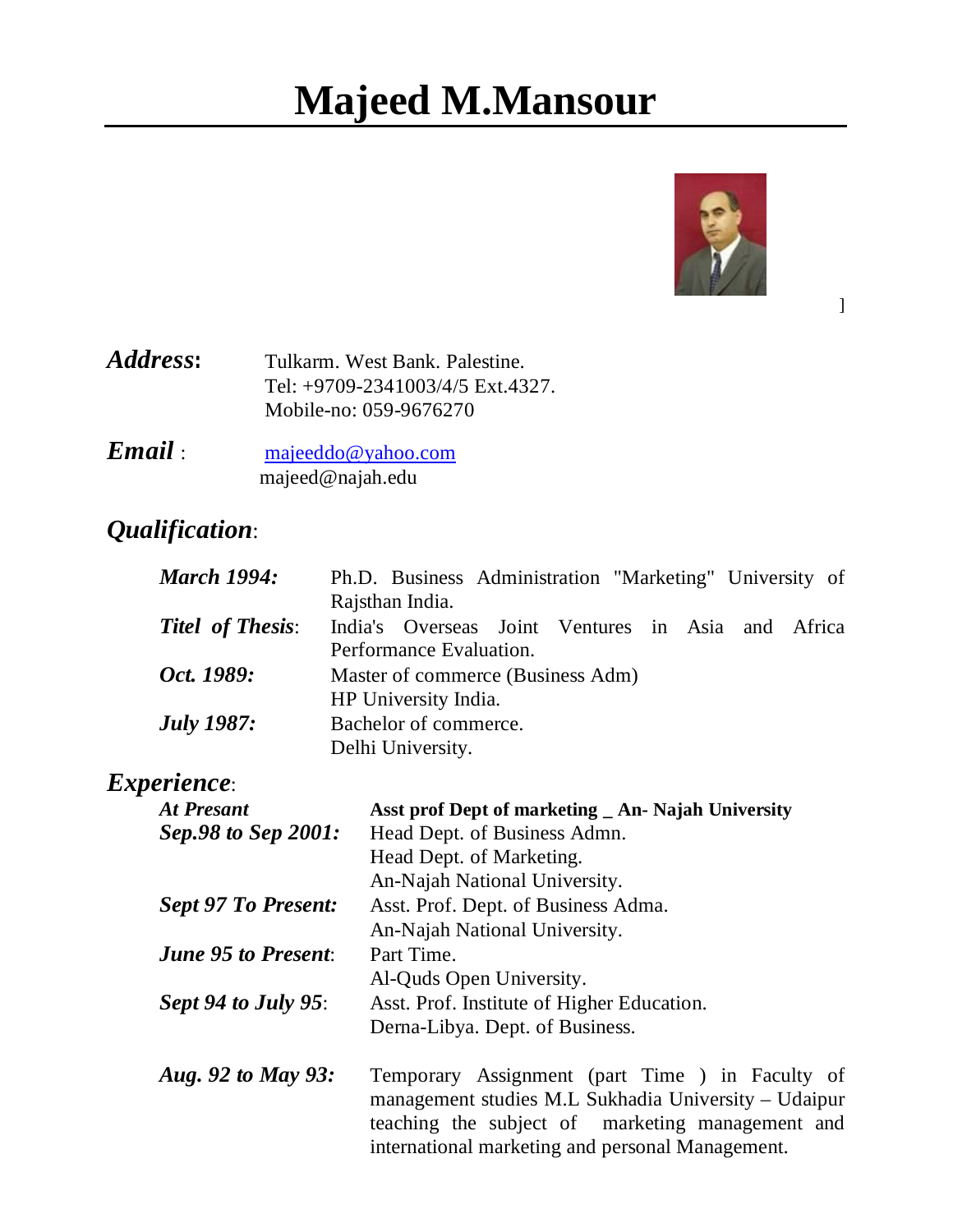| <b>1998 to Present:</b><br>Member of MBA program legislative body.                                                                                                                                                                                                                                                                                                                                                                                                                                                                                                                                                                                                                                                                                                      |  |  |  |  |
|-------------------------------------------------------------------------------------------------------------------------------------------------------------------------------------------------------------------------------------------------------------------------------------------------------------------------------------------------------------------------------------------------------------------------------------------------------------------------------------------------------------------------------------------------------------------------------------------------------------------------------------------------------------------------------------------------------------------------------------------------------------------------|--|--|--|--|
| Member of Taxation Disputes program legislative body<br>2002 to present:                                                                                                                                                                                                                                                                                                                                                                                                                                                                                                                                                                                                                                                                                                |  |  |  |  |
| <b>Seminars and Paper Contributed:</b>                                                                                                                                                                                                                                                                                                                                                                                                                                                                                                                                                                                                                                                                                                                                  |  |  |  |  |
| 1. International seminar on management in the<br>AD. Organized by M.L Sukhadia<br>2000<br>University Udaipur India.<br>2. The First International Economic conference in<br>Palestine 1998.<br>3. Technological Development and its transfer<br>from the third world countries India as a case<br>study.<br>4. Field study about Factors<br>influencing<br>customers decision in selecting their mobile.<br>5. Workshop on Enhancement of Quality<br>Assurance and institutional Planning at Arab<br>Universities.<br>UNDP/RBAS project. July (14-17) 2003<br>Tunis.<br>6. Factor influencing consumer buying decision<br>towards mobiles in west bank.<br>7. Factors, influencing consumer buying decision<br>toward bank services in Palestine.<br>Courses may teach: |  |  |  |  |
| 1. Principles of marketing.                                                                                                                                                                                                                                                                                                                                                                                                                                                                                                                                                                                                                                                                                                                                             |  |  |  |  |
| 2. Principles of management.                                                                                                                                                                                                                                                                                                                                                                                                                                                                                                                                                                                                                                                                                                                                            |  |  |  |  |
| 3. marketing management for BA and MBA students.                                                                                                                                                                                                                                                                                                                                                                                                                                                                                                                                                                                                                                                                                                                        |  |  |  |  |
| 4. Marketing research.                                                                                                                                                                                                                                                                                                                                                                                                                                                                                                                                                                                                                                                                                                                                                  |  |  |  |  |
| 5. Marketing strategies.                                                                                                                                                                                                                                                                                                                                                                                                                                                                                                                                                                                                                                                                                                                                                |  |  |  |  |
| 6. Promotional management and advertisement.                                                                                                                                                                                                                                                                                                                                                                                                                                                                                                                                                                                                                                                                                                                            |  |  |  |  |
| 7. Distribution channels.                                                                                                                                                                                                                                                                                                                                                                                                                                                                                                                                                                                                                                                                                                                                               |  |  |  |  |
| 8 . strategic management for BA and MBA students.<br>9. Production and Operation manger.                                                                                                                                                                                                                                                                                                                                                                                                                                                                                                                                                                                                                                                                                |  |  |  |  |
| 10. Control management.                                                                                                                                                                                                                                                                                                                                                                                                                                                                                                                                                                                                                                                                                                                                                 |  |  |  |  |
| 11. Training and development management.                                                                                                                                                                                                                                                                                                                                                                                                                                                                                                                                                                                                                                                                                                                                |  |  |  |  |

- 12 . Personel management.
- 13 . Organizational behavior.
- 14 . Management Control.
- 15 . Consumer behavior.
- 16 . Strategic Management.
- 17. product management and development

# *Dissertation Supervision:*

1. I have supervised many dissertations for Business Administration students.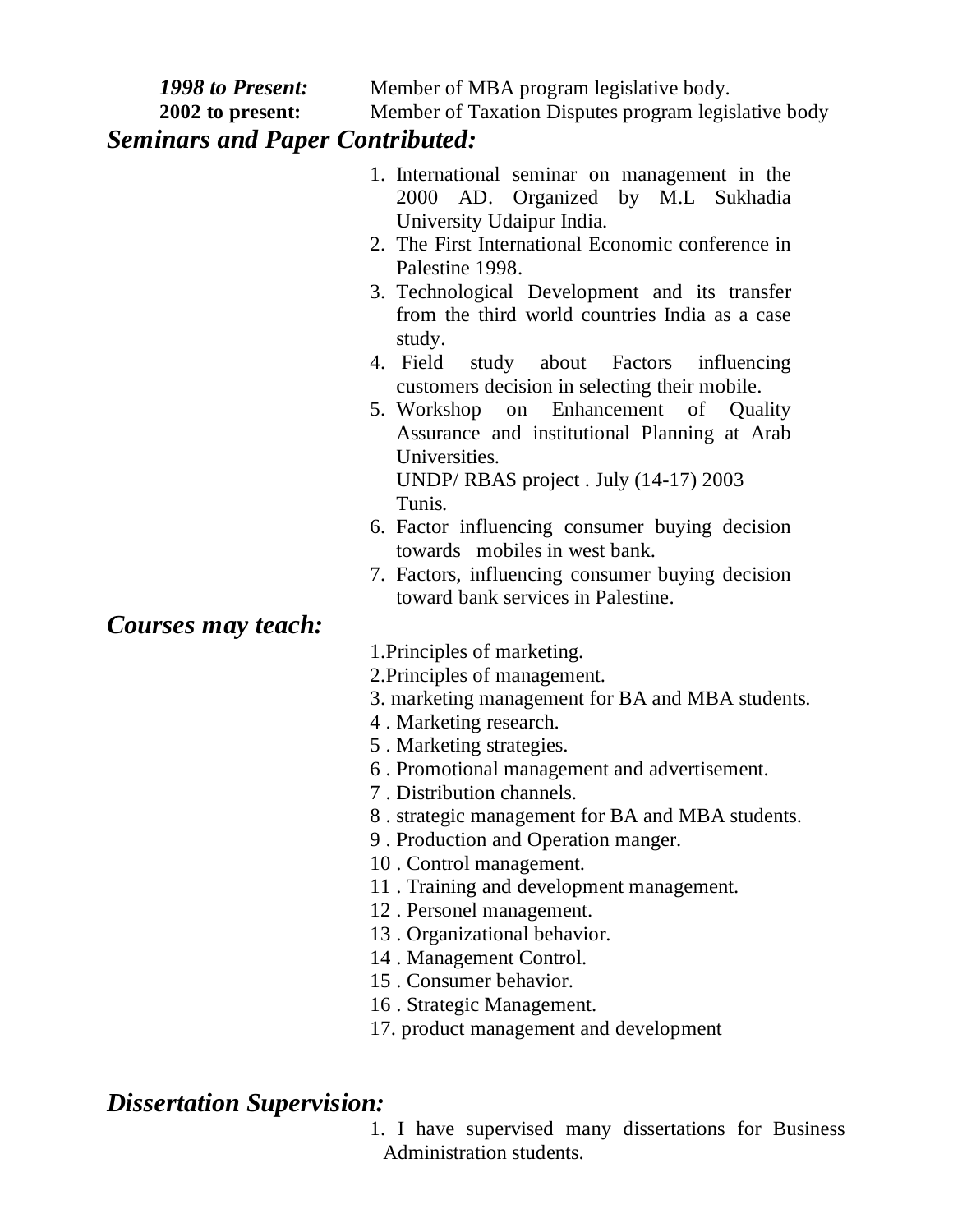- 2 . I have supervised many dissertations for marketing.
- *From 98 present:* Teaching MBA students. Courses such as Advance Marketing management, Strategic Management and Contemporary Business Issues Human resource management, International Business, organizational theory.
- **Trainer:** 1. Studies consultants and technical services center At An-Najah National University
	- *2.* National Institute for Administration/ Ramallah.

#### *Training Experience*:

I have participated ( designer and trainer ) in more than 300 training programs, in the field of management and Marketing.

- 1. Training program about personnel management.
- 2. Small Scale Business Management for Ladies with Vocational Training Center.
- 3. Middle Management, Ministry of local Governorate.
- 4. Advance Management, Palestine Communication Co.
- 5. Materials Management, Ministry of local Govern ate.
- 6. Time Management Palestine Vocational Training Center.
- 7. Crises management with Palestine Vocational Training Center.
- 8. Marketing skills.
- 9. communication skills.
- 10. Leadership skills.
- 11. Insurance Diploma.
- 12. Public Relation.
- 13. Preparing Management and financial report.
- 14. Inventory Management.
- 15. Designing marketing strategies.
- 16. Management crisis, Ministry of local Governorate.
- 17. Capacity Building Nur shams, & Tulkarem UNRWA.
- 18. capacity Building (house business for women) Bisan center.
- 19. How to start your business for young ladies/ kufor Sur/ Bisan Benter.
- 20. How to start your business for young men Bisan canter.
- 21. How to start your business for the newly graduated men and women/ Bisan center.
- 22. capacity building /Jobs for men and women Save the children.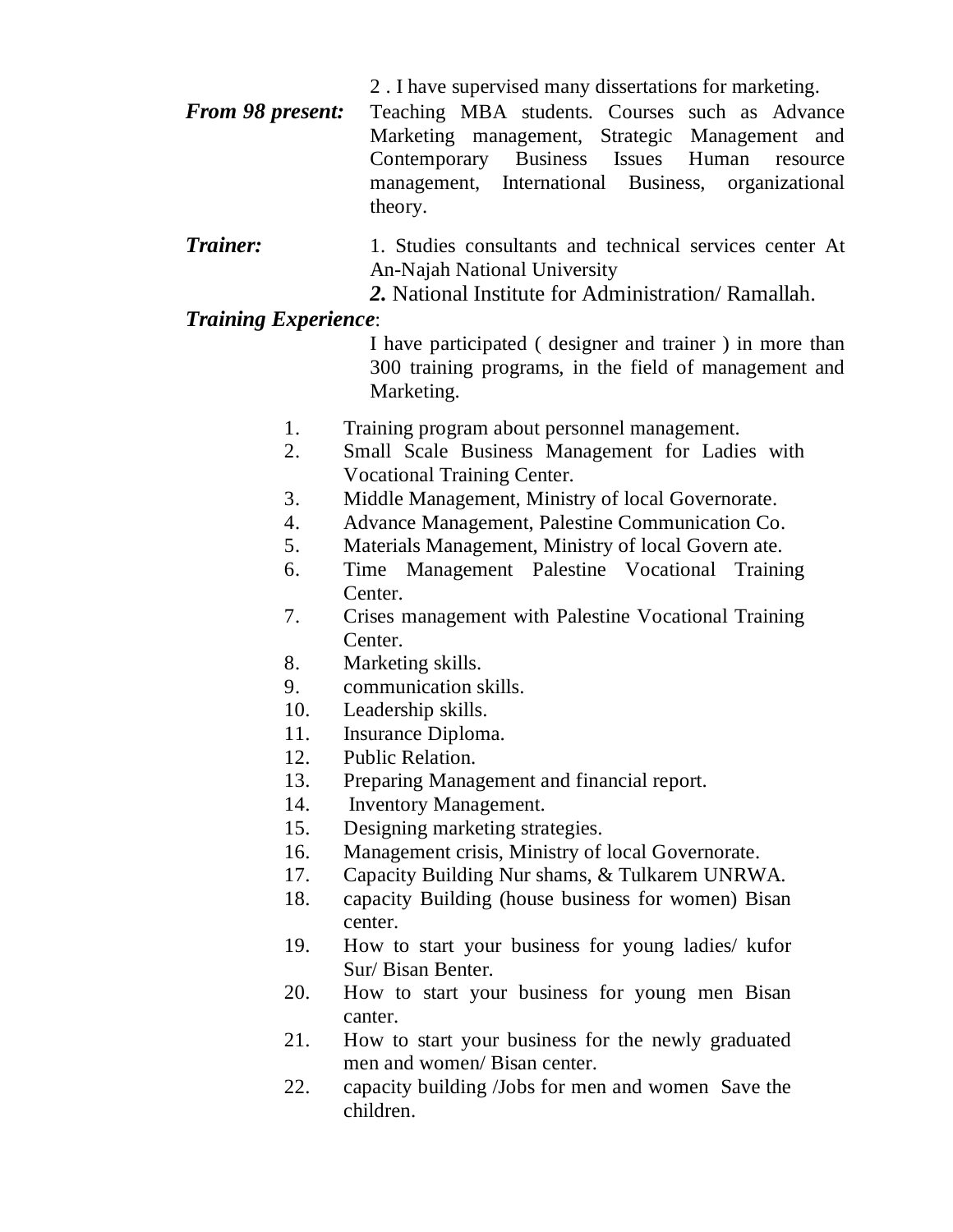- 23. Team work, Communication skills, Negotiation skill strategic management …..etc. National Institute for administration.
- 24. Managerial skills for Top management An- Najah university.
- 25. Managerial skill for middle level of management, Jawwal , General for consultancy.
- 26. At / Job Training care international.
- 27. Marketing and managing small business products Dir At- Gosoon / Bisan canter.
- 28. Pullic Relation and relationship marketing Quds University.
- 29. Pharmatical Marketing / for medical representative Nablus.
- 30- Marketing Skills. ( How to manage your products and project)-Jenin , Nablus , Ramalllah By Development Alternative Inc.
- 31- Strategic planning-Syndicate of psychosocial and social worker -Ramallah.
- 32- Strategic thinking, for top level management of different Palestinian Security leaders. /Ramallah National Institute for Administrations.
- 33- Effective customer services, Alquds electricity company, National institute for Adm.
- 34- Strategic Management and Planning, Alquds electricity Company National institute for Adm.
- 35- Team work management National institute for administration.
- 36- Communication skills and dealing with others Palestinian legislative council.
- 37- Communication skills and dealing with others, National institute for Adm.
- 38- Effective customer services -Goverment Sector Khadori / Tulkarm.
- 39- Management Skills for Tob ,middle and low level of management Goverment, sector .AI. Khadori - Tulkarm.
- 40- Customer Relationship Management, private Sector.
- 41- Effective Nablus Sales skills AI-Najah University -Private Sector -Nablus
- 42- Customer Satisfaction, for Many middle and small Business leaders –Nablus - Bisan Center